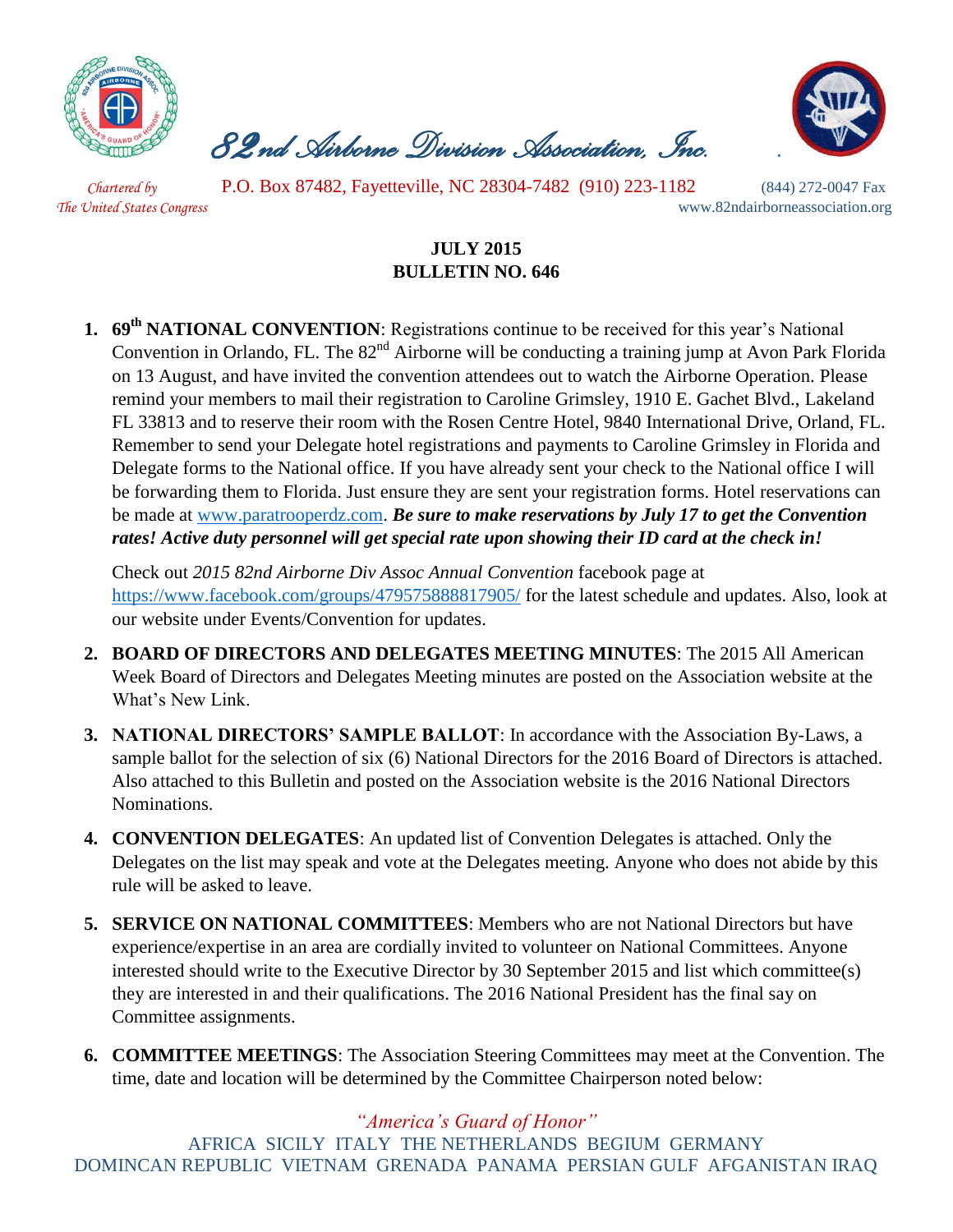



BUDGET & FINANCE – Lawrence J. Slavicek AWARDS – T. Ed Herlihy RESOLUTIONS – Henry Young INTERNAL AFFAIRS – Jose Perez-Ortiz INSURANCE/BOND AGENT – Randolph Glancy CONVENTION PLANNING – PP William Eberle WAYS & MEANS – Lawrence J. Slavicek LEGISLATIVE LNO – Gordon Sumner BY-LAWS – Jose Perez-Ortiz WOUNDED WARRIOR – PP William Eberle PUBLIC RELATIONS- Gary Rezabek ADVERTISING ANS MARKETING- Harold Schroeder BEQUEST PLANNING- Steve Copening

**7. CHAPTER DUES**: Attached is a list of the moneys due to each Chapter for full dues paid directly to National from Members from January 2015 through June 2015. Checks will be sent the Chapter Chairman within the next week.

## **8. WITHIN THE DIVISION AND FORT BRAGG**:

- a. MG Richard Clarke presented COL Michael Fenzel, outgoing Division Chief of Staff, with the Legion of Merit during a ceremony on June 19. COL Fenzel is heading to NYC where he will spend a year as a military fellow with the Council on Foreign Relations.
- b. The 82d Division, under MG Richard Clarke, took command of the Combines Joint Forces land Component Command-Iraq from the  $1<sup>st</sup>$  Infantry during a transfer of authority ceremony in Baghdad, Iraq on 28 June. Division brings more than 300 paratroopers to join the coalition in helping the Government of Iraq improve security and stability.
- c. The Falcon Brigade welcomed Command Sgt. Maj. Mitchell L. Rucker, the incoming command sergeant major for the 2nd Brigade Combat Team, 82nd Airborne Division, during a Change of Responsibility Ceremony.

Please visit the following 82d Airborne Division websites<http://www.dvidshub.net/image> and <http://www.bragg.army.mil/82ND/Pages/default.aspx> to find out more about these articles and what is happening within the Division. Also, don't forget to check out the Division's facebook page,

**10. E-NEWS BULLETINS**: Please subscribe to the E-News Bulletin, sponsored by Multiview and updated bi-weekly to find out more about what is going on within the Division. You can do this by going to the Association's webpage under Bulletins: [http://www.multibriefs.com/briefs/82ada/.](http://www.multibriefs.com/briefs/82ada/) The Association receives royalties based on the number of email subscribers. You do not need to purchase anything, just subscribe and open the email twice a month. *Please support the Association by subscribing now!*

*"America's Guard of Honor"*

AFRICA SICILY ITALY THE NETHERLANDS BEGIUM GERMANY DOMINCAN REPUBLIC VIETNAM GRENADA PANAMA PERSIAN GULF AFGANISTAN IRAQ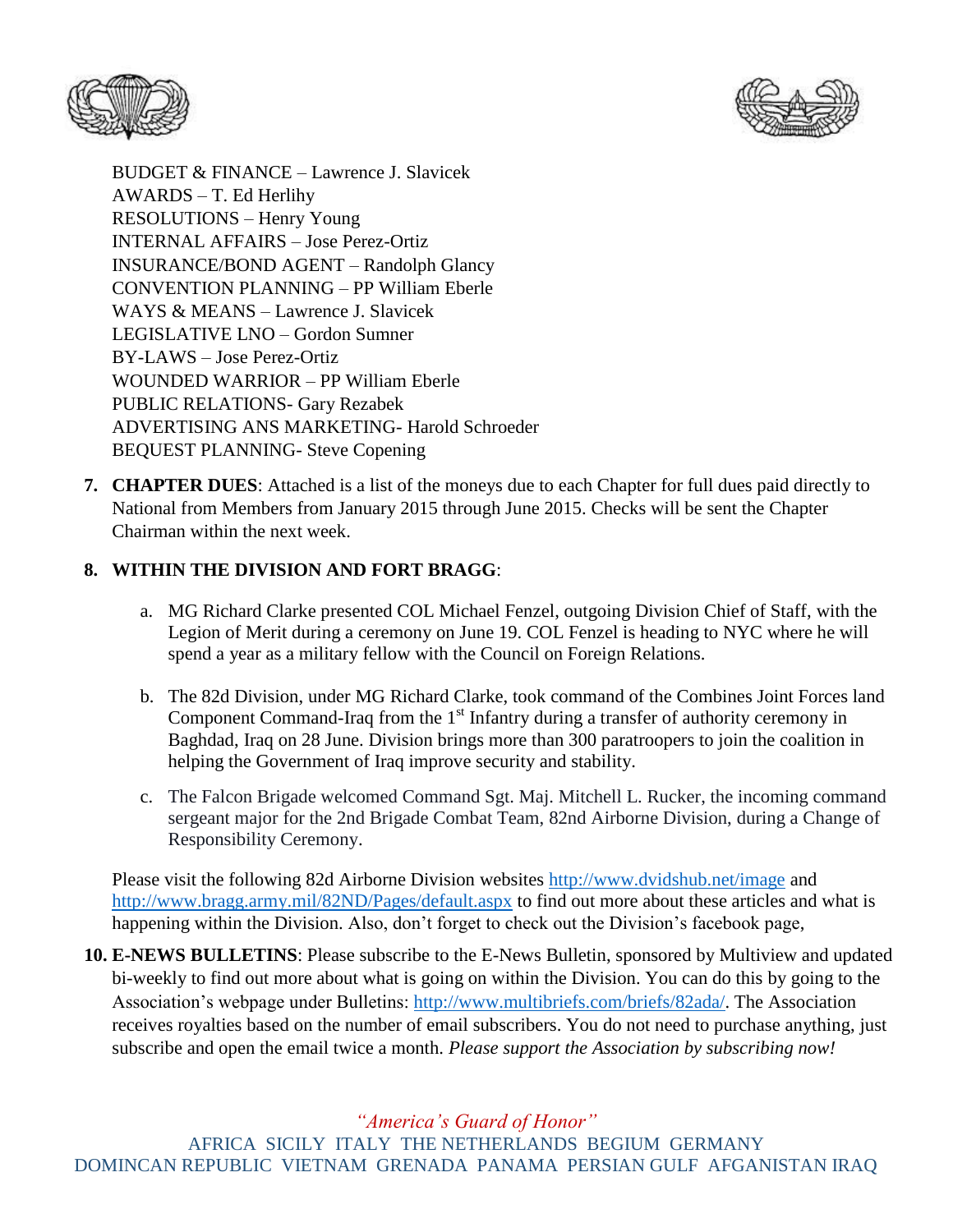



- **11. ASSOCIATION EDUCATION FUND**: One of the biggest benefits of being a LIFE member of the Association is the availability for Members and dependents who meet the following criteria to receive scholarships:
	- a. Dependents of Association LIFE members or Former  $82<sup>nd</sup>$  Paratroopers with 2 or less enlistments.
	- b. Former 82<sup>nd</sup> Paratroopers *must* apply within 2 years of discharge and be a LIFE member.
	- c. Must be enrolled in a Baccalaureate program at an accredited College or University.
	- d. Applications must be completed and submitted annually.

Applications and additional information are available online under Quick Links/Education Fund and should be mailed PO Box 87482, Fayetteville, NC 29304-7482 which is also listed on the bottom of the application. All questions should be directed to Allen Schoppe, Treasurer for the Fund. Applications must be mailed and *received* no later than 1 November 2015!

We are intent on providing assistance to deserving students and troopers returning to civilian life. Please keep in mind that November is Educational Fund Month. Please make an extra effort to canvass local business to solicit funds. Remember that the Fund is an IRS 501(c)3 entity and all donations are tax deductible. Donations should be mailed to the address on the applications.

- **12. 82d AIRBORNE ASSOCIATION USAA CREDIT CARD**: To date, we have approximately 950 cobranded cards which have helped the Association bring in approximately \$90,000 over the past several years. Please continue to support the Association by supporting the program. To get a co-branded Association card, please call 855-755-8263 or go to [www.usaa.com/82nd.](http://www.usaa.com/82nd) If you use a credit card, please choose the card that supports the Association.
- **13. MEMBERSHIP APPLICATIONS:** Please use the National Application forms, posted on the Association webpage under the membership tab, or make sure that the information contained on your chapter's applications contain the same information. Also, please make sure that **all information is included** on the Application. Many applications are being received with many blanks, including service dates and phone numbers. One of the most important pieces of information needed is an email address and many applications/renewals leave that part blank. Please be sure your members include that if they have an account. If they don't have any account, please ask if they have a family member whose account may be used so that all members can receive information and updates.
- **14.** *NEW* **NATIONAL EMAIL ADDRESSES**: Just a reminder that National's email addresses have changed. This is the last month that any of the earthlink.net emails will be valid. Please check your contacts and use only the following email addresses for all communication:

[execdir@82assn.org](mailto:execdir@82assn.org) Chapter and member correspondence for the Executive Director

[execsec@82assn.org](mailto:execsec@82assn.org) All other correspondence to the Association, including TAPS/obituaries, Chapter roster requests, membership questions, bulletin information, Chapter Bulletins and Newsletters

*"America's Guard of Honor"*

AFRICA SICILY ITALY THE NETHERLANDS BEGIUM GERMANY DOMINCAN REPUBLIC VIETNAM GRENADA PANAMA PERSIAN GULF AFGANISTAN IRAQ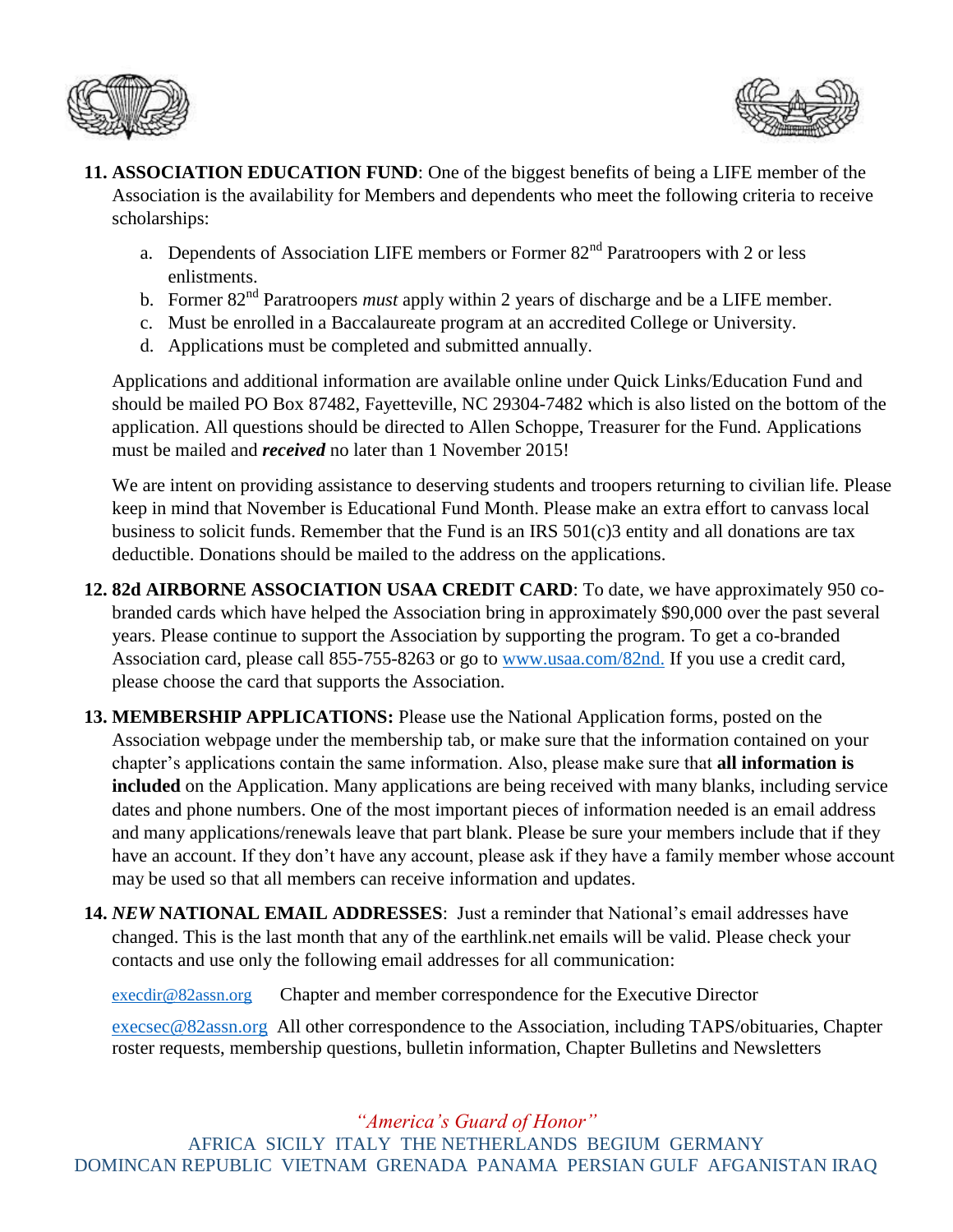



The old email addresses will no longer be used after July 31, 2015. PLEASE UPDATE WITH THE NEW ADDRESSES!!

- **15. NEW ASSOCIATION FAX NUMBER**: The Association has a new fax number effective immediately: 844-272-0047.
- **16. ASSOCIATION 501(c)19 DESIGNATION AND MEMBERS DD 214**: Please continue to send your paperwork to National. Your cooperation in obtaining these records is *greatly appreciated* and will have an enormous impact on the success of the Association.
- **17. DONATIONS TO GENERAL FUND**: The Association continues to request your donations to the General Fund. If every member were to donate \$10.00 to the Association, our current financial problems would be solved. Please help the Association in our time of need. Donations can be mailed to the National office or made by clicking on the Donate tab found on our website. Thank you for your support.
- **18. WOUNDED WARRIOR CONTRIBUTIONS**: Thank you for your continuing support of the Wounded Warrior Fund. The Association's Wounded Warrior Fund is an IRS 501(c)3 entity and all contributions are tax deductible. This year your generous donations were be used to bring Wounded Warriors to All American Week and will bring Wounded Warriors to our Annual Convention in Orland, FL. Please continue to mail contributions to: 82d Airborne Division Association Wounded Warrior Fund, PO Box 87482, Fayetteville, NC 28304.
- **19. PARAGLIDE**: Please continue to remind your members that we are trying to issue the Paraglide in hardcopy through annual subscriptions of \$30. Subscriptions can be made online or mailed in. Copies of the subscription form were attached to the Jan-Feb 2015 bulletin and are available on our website. Subscriptions can also be purchased directly online at our website.

We are hoping for the Paraglide to provide the Association with some much needed revenues, while giving members a hardcopy of the Paraglide. We need your help to make this happen. Please support the Association, and receive the Paraglide also.

- **20. ASSOCIATION UPCOMING EVENTS**: Please announce the following upcoming regional events at Chapter meetings, via the Chapter newsletter and website. Registration and information on these events were published in the Paraglide and also on the Association's website at the Events link.
	- a. 53rd ALL OHIO AIRBORNE DAYS, 1-3 October 2015 is at Cleveland, OH and is hosted by the John Towle MOH, Cleveland Chapter. POC is Vice Chairman Sean Jennings 440-915-8223 or [jennsea3@yahoo.com.](mailto:jennsea3@yahoo.com) The host hotel is Holiday Inn Cleveland West 440-871-6000.
- 21. 75TH ANNIVERSARY-U. S. AIRBORNE & SPECIAL OPERATIONS: The 75<sup>th</sup> Anniversary of the United States Airborne & Special Operations will be held and celebrated on 12 August 2015 during the 69th National Convention in Orlando, FL. For more information please contact Carl Bludau-Event Executive Chairman 361-575-8492, Allen Schoppe-Project Treasurer 281-814-2377, or Ron Rath-Executive Committee 919-803-4554. Registration and information on these events were published in the Paraglide and also on the Association's website at the Events link.

*"America's Guard of Honor"* AFRICA SICILY ITALY THE NETHERLANDS BEGIUM GERMANY DOMINCAN REPUBLIC VIETNAM GRENADA PANAMA PERSIAN GULF AFGANISTAN IRAQ